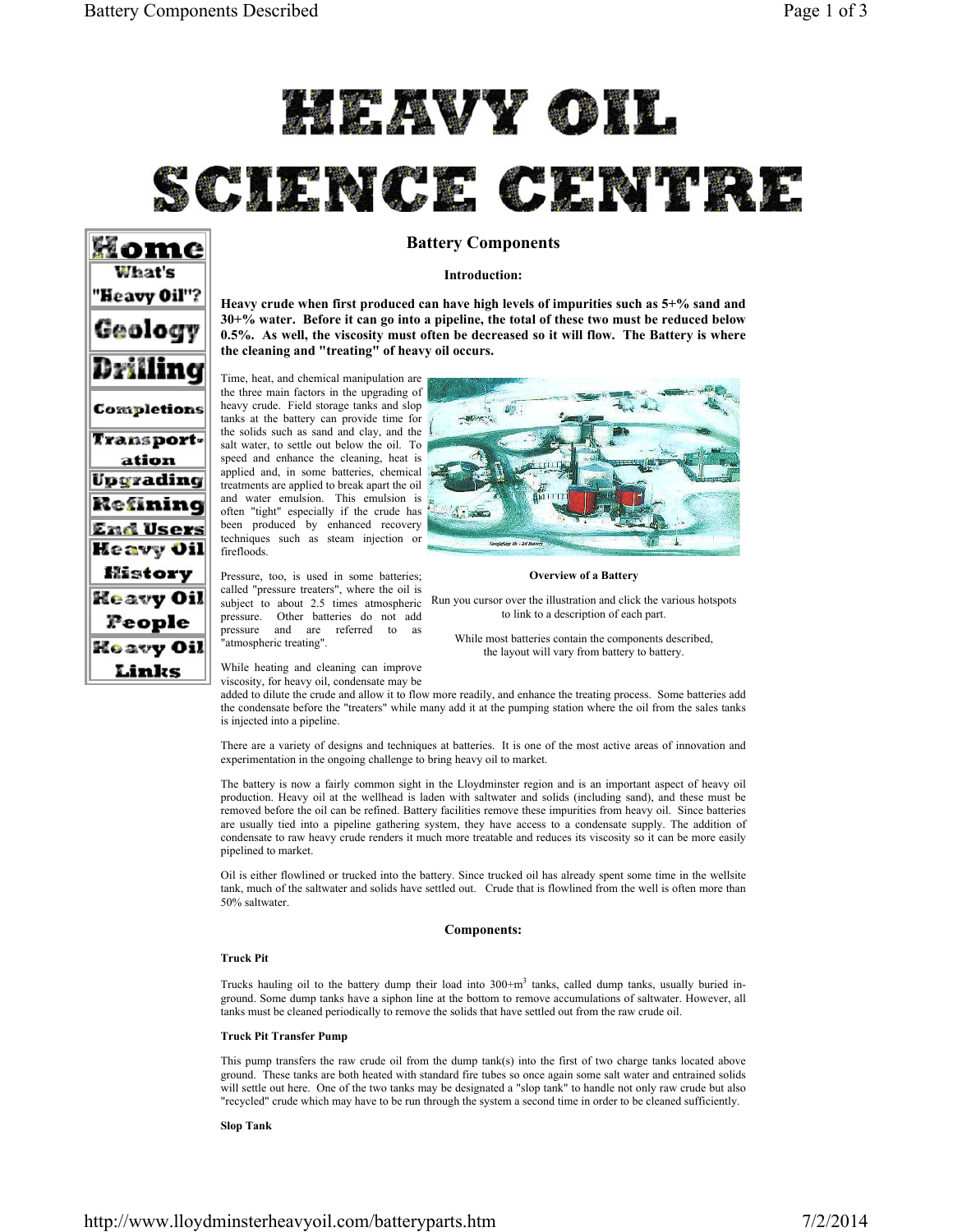The slop tank is the primary tank in the charge system of the battery. It receives oil from the truck pit transfer pump and acts as a sediment bowl where more solids are allowed to settle. Saltwater is also siphoned off at the bottom of the tank. Pressure created by the pit pump forces the oil out of the slop tank and into the charge tank. Residual solids from the treaters can be reintroduced here for further treatment, but more often this slop, along with slop that is produced in other areas of the battery, is trucked to a more specialized cleaning facility before it is pumped back into the earth.

# **Charge Tank**

This is the second tank in the battery's charge system and is another step in the progression to clean oil. It provides an additional opportunity for water and solids to separate, and it has a siphon line for water. Pressure supplied by the pit pump provides a head of pressure in the charge tank as well. This is similar to the pressure tank used in a domestic water well system. Both the slop and the charge tanks have level controls and a portion of the tank always contains air. When oil is pumped into the tank the trapped air is compressed providing a relatively constant head of pressure.

#### **Feed / Blend System**

This system contains the pump(s) that charge the treater(s) with raw crude. At this point, additional treating chemicals may be added to the stream, and, if condensate is being injected to enhance treating, it will be added at this point.

# **Water Pump**

Moves water from the truck tank and the tanks in the charge system into the battery water tank. This waste water is commonly injected into a salt water disposal well by an injection pump.

#### **Heat Exchanger(s)**

The raw crude being transferred from the charge tanks by the treater charge pump may be routed through a series of heat exchangers which transfer heat from the clean crude oil on its way to the treater. This is an energy conservation measure which reduces the amount of heat that the treater must apply to the raw crude that it is processing.

#### **Header Assembly**



The header assembly is a bank of valves which controls the flow of oil from satellite wells (if any), and through the charge system. Product coming in from the wells is often 50+% saltwater.

#### **Treaters**

Batteries may employ either "atmospheric treating" (i.e operating at normal atmospheric pressure) or "pressure treating" systems (operating at about 2.5 times atmospheric pressure). Newer batteries are essentially a combination of both systems. The internals of pressure treaters in use today are a far cry from the original treaters developed to clean light gravity crude.

Horizontal treaters in our batteries today are often massive vessels with

large fire tubes in both ends. Oil from the charge pump is routed the length of the treater through a series of screens and baffles while high temperatures (93°C) are developed by the natural gas fired fire tubes. Gas is vented off the top of the treater by a control system. Clean oil is drawn off at mid-levels and the sand and water are removed from the

bottom of the treater. Water is drawn off easily but sand



Twin Horizontal Treaters at the Marshall Battery near Lloydminster

must be removed through a desanding process which is carried out a couple of times a day. The salt water is transferred to the water tank. The hot, clean crude oil proceeds through the heat exchanger and then on to the sales tanks.

### **Water Tank**

A battery can produce high volumes of saltwater a day. Saltwater is removed at all stages of the process and must be stored before it is injected into a salt water disposal well. The water tank also has a skimmer to remove any residual oil that floats to the top.



#### **Sales Tanks**

These are tanks where the treated oil is stored, ready to move on to the refinery or upgrader. Usually, it is pumped into a pipeline at this point but it can also be trucked. The term "sales tank" derives from the fact that it is often at this point that crude oil is sold by the producer to the refiner or other agent.

**Natural Gas System**